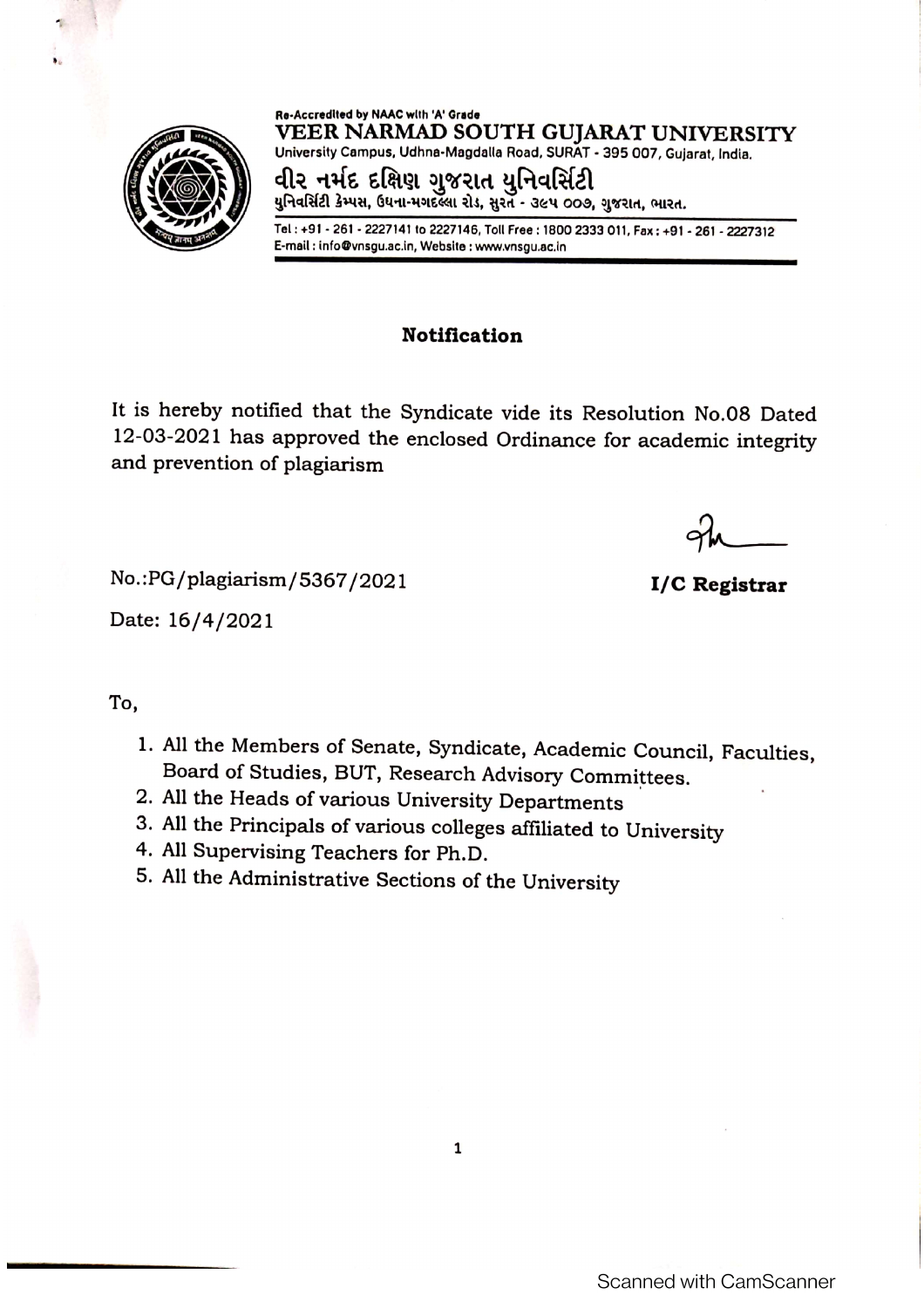### **Ordinance for academic integrity and prevention of plagiarism**

(Reference:

- (1) University Grants Commission Notification of 23 July, 2018, "University Grants Commission (Promotion of Academic Integrity and Prevention of Plagiarism in Higher Educational Institutions) Regulations, 2018,"published in The Gazette of India, July 31, 2018
- (2) Public Notice by University Grants Commission on 'Self-plagiarism', 20 April, 2020)

#### **1. Preamble**

This ordinance relates to the assessment of academic and research work done leading to the partial fulfillment for the award of degrees at Masters and Research level, by a student or a faculty or a researcher or a staff, in the form of thesis, dissertation and publication of research papers, chapters in books, full-fledged books and any other similar work, reflects the extent to which elements of academic integrity and originality are observed in various relevant processes adopted by Veer Narmad South Gujarat University and its affiliated colleges/ institutions.

#### **2. Definitions:**

- The terms used in this ordinance shall have the meanings as specified below unless the context otherwise requires—
- a. "Academic Integrity" is the intellectual honesty in proposing, performing and reporting any activity, which leads to the creation of intellectual property;
- b. "Author" includes a student or a faculty or a researcher or staff of Veer Narmad South Gujarat University or its affiliated colleges/ institutions who claims to be the creator of the work under consideration;
- c. "Common Knowledge" means a well known fact, quote, figure or information that is known to most of the people;
- d. "Degree" means any such degree specified by the University Grants Commission, by notification in the Official Gazette, under section 22 of the University Grants Commission Act, 1956;
- e. "Departmental Academic Integrity Panel" shall mean the body constituted at the departmental level to investigate allegations of plagiarism;
- f. "Faculty" refers to a person who is teaching and/or guiding students enrolled in an HEI in any capacity whatsoever i.e. regular, ad-hoc, guest, temporary, visiting etc;
- g. "Information" includes data, message, text, images, sound, voice, codes, computer programs, software and databases or microfilm or computer generated microfiche;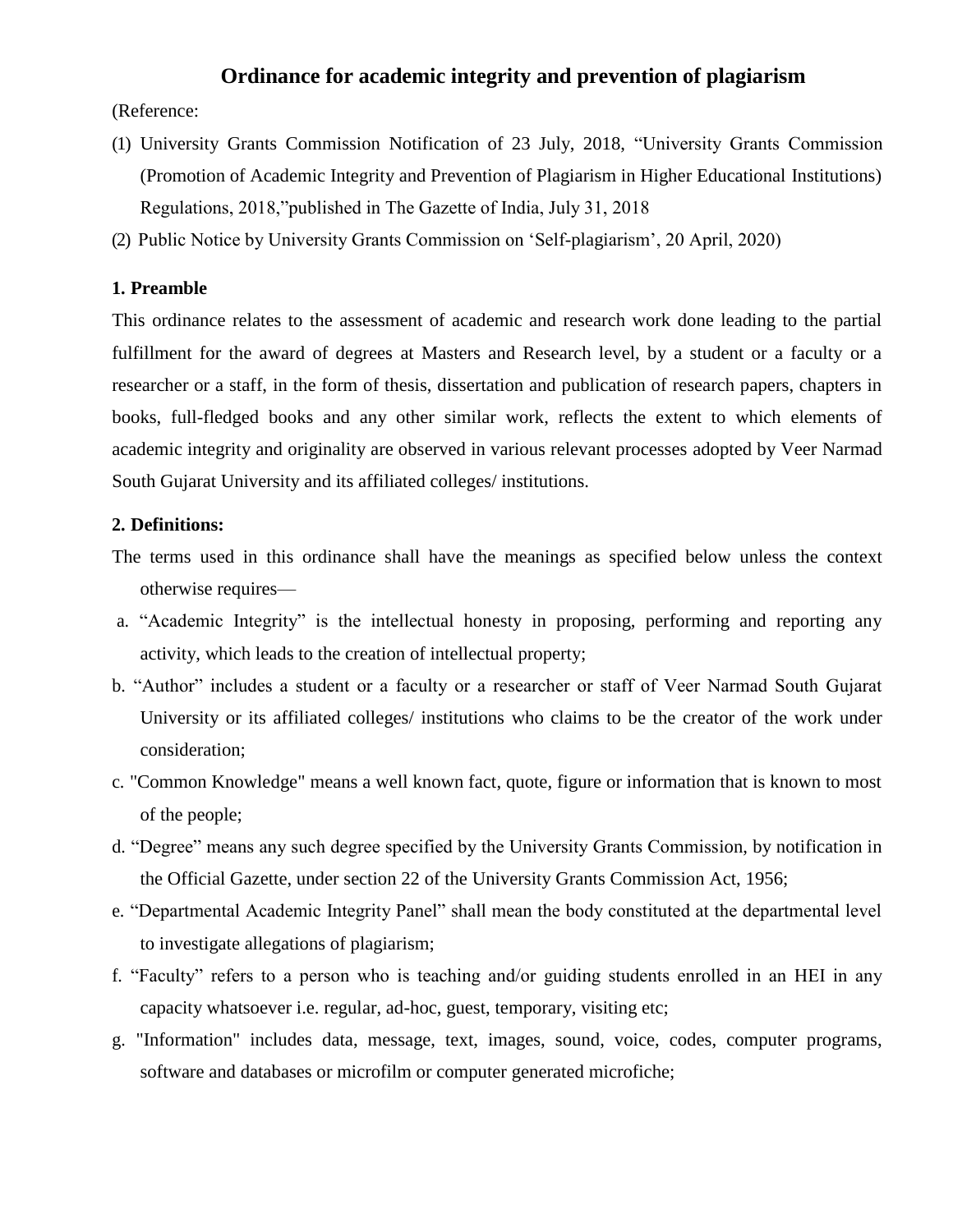- h. "Institutional Academic Integrity Panel" shall mean the body constituted at Institutional level to consider recommendations of the departmental academic integrity panel and take appropriate decisions in respect of allegations of plagiarism and decide on penalties to be imposed. In exceptional cases, it shall investigate allegations of plagiarism at the institutional level;
- i. "Plagiarism" means the practice of taking someone else's work or idea and passing them as one's own.
- j. "Self-plagiarism" means
- (i) Reproduction, in part or whole, of one's own previously published work without adequate citation and proper acknowledgment and claiming the most recent work as new and original for any academic advantage amounts to 'text-recycling' (also known as 'self-plagiarism') and is **not**  acceptable.
- (ii) Text-recycling/self-plagiarism includes:
- republishing the same paper already published elsewhere *without due and full citation*;
- publishing smaller/excerpted work from a longer and previous *without due and full citations* in order to show a larger number of publications;
- reusing data already used in a published work, or communicated for publication, in another work *without due and full citation*;
- breaking up a longer/larger study into smaller sections and publishing them as altogether new work *without due and full citation*;
- paraphrasing one's own previously published work *without due and full citation* of the original.
- (iii)Self-citations do not add any number/s to the individual's citation index or h-index in global academia.
- k. "Programme" means a programme of study leading to the award of a masters and research level degree;
- l. "Researcher" refers to a person conducting academic / scientific research in Veer Narmad South Gujarat University or its affiliated colleges/ institutions;
- m. "Script" includes research paper, thesis, dissertation, chapters in books, full-fledged books and any other similar work, submitted for assessment / opinion leading to the award of master and research level degrees or publication in print or electronic media by students or faculty or researcher or staff of Veer Narmad South Gujarat University or its affiliated colleges/ institutions; however, this shall exclude assignments / term papers / project reports / course work / essays and answer scripts etc.;
- n. "Source" means the published primary and secondary material from any source whatsoever and includes written information and opinions gained directly from other people, including eminent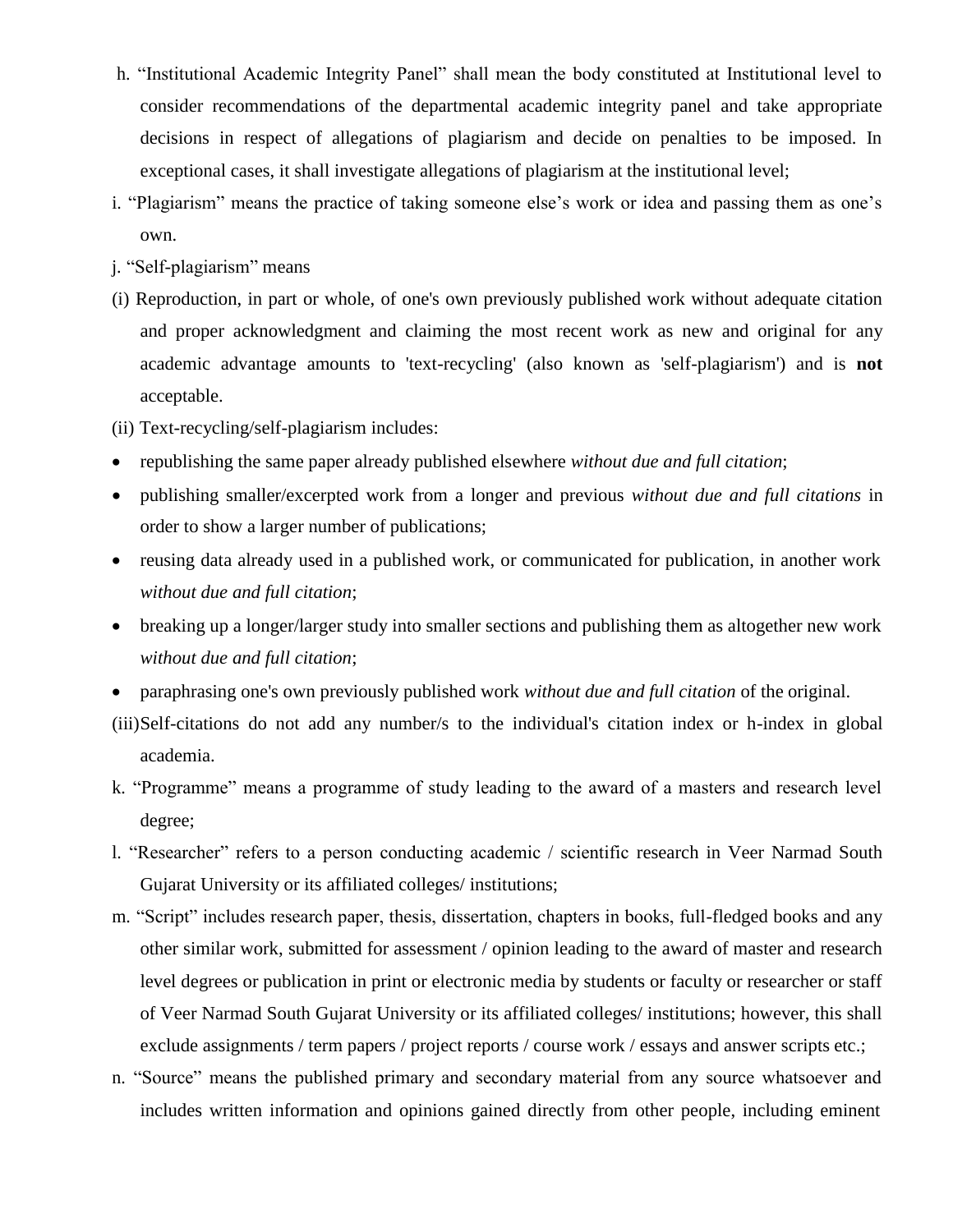scholars, public figures and practitioners in any form whatsoever as also data and information in the electronic form be it audio, video, image or text; Information being given the same meaning as defined under Section 2 (1) (v) of the Information Technology Act, 2000

- o. "Staff" refers to all non-teaching staff working in Veer Narmad South Gujarat University/ its affiliated colleges/ institutions in any capacity whatsoever i.e. regular, temporary, contractual, outsourced etc.;
- p. "Student" means a person duly admitted and pursuing a programme of study including a research programme in any mode of study (full time or part-time or distance mode);
- q. "Year" means the academic session in which a proven offence has been committed.

#### **3. Objectives**

- 3.1 To create awareness about responsible conduct of research, thesis, dissertation, promotion of academic integrity and prevention of misconduct including plagiarism in academic writing among student, faculty, researcher and staff.
- 3.2 To establish institutional mechanism through education and training to facilitate responsible conduct of research, thesis, dissertation, promotion of academic integrity and deterrence from plagiarism.
- 3.3. To develop systems to detect plagiarism and to set up mechanisms to prevent plagiarism and punish a student, faculty, researcher or staff of Veer Narmad South Gujarat University or its affiliated colleges/ institutions.

#### **4. Awareness Programs and Trainings:**

- (a) Veer Narmad South Gujarat University shall instruct students, faculties, researchers and staff about proper attribution, seeking permission of the author wherever necessary, acknowledgement of source compatible with the needs and specificities of disciplines and in accordance with rules, international conventions and regulations governing the source.
- (b) Veer Narmad south Gujarat University shall conduct sensitization seminars/ awareness programs every semester on responsible conduct of research, thesis, dissertation, promotion of academic integrity and ethics in education for students, faculty, researcher and staff.
- (c) Veer Narmad South Gujarat University and its affiliated colleges/ institutions shall :
- i. Include the cardinal principles of academic integrity in the curricula of Undergraduate (UG)/Postgraduate (PG)/Master's degree etc. as a compulsory course work/module.
- ii. Include elements of responsible conduct of research and publication ethics as a compulsory course work/module for Masters and Research Scholars.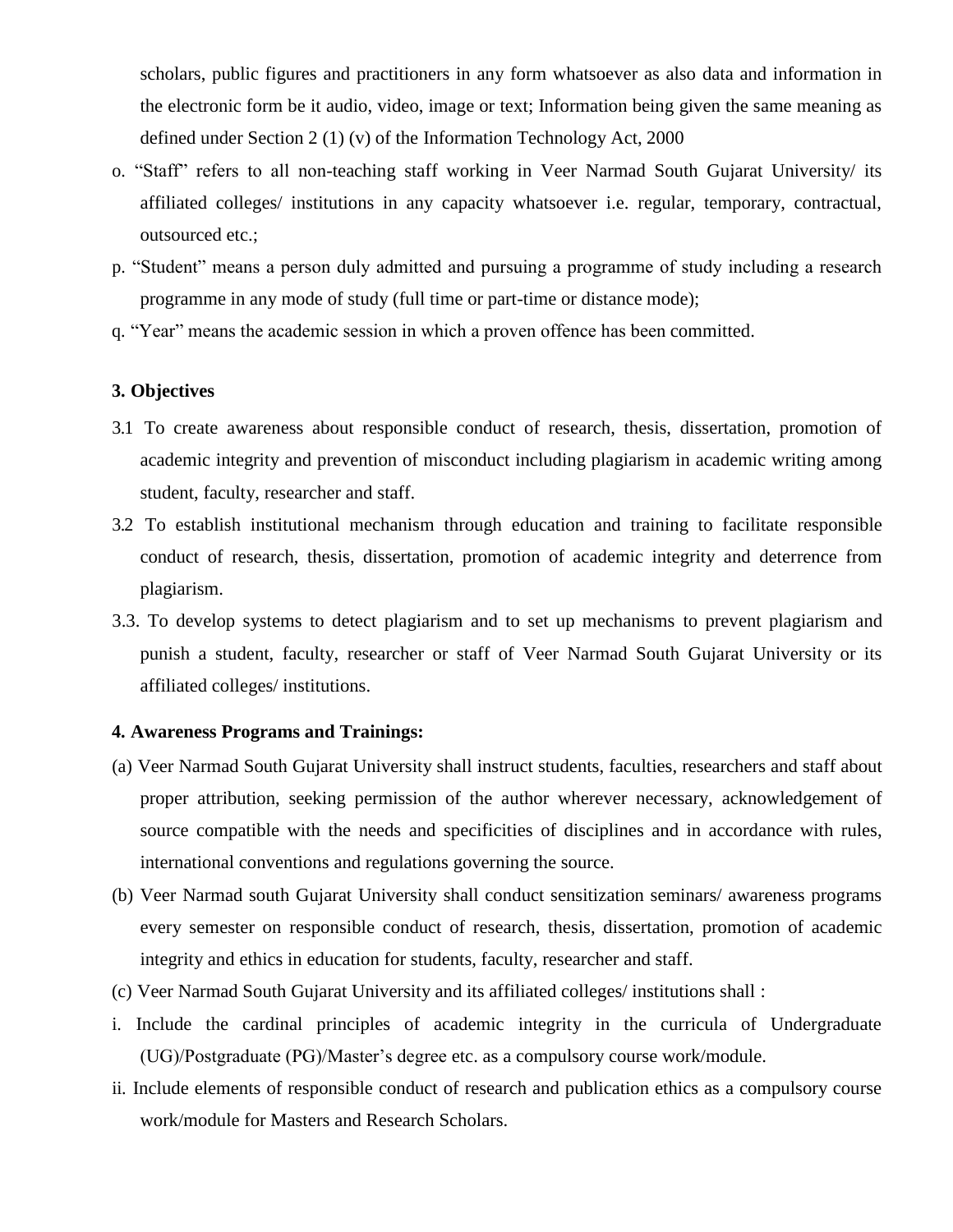- iii. Include elements of responsible conduct of research and publication ethics in Orientation and Refresher Courses organized for faculty and staff members of Veer Narmad South Gujarat University and its affiliated colleges/ institutions.
- iv. Train students, faculties, researchers and staff for using plagiarism detection tools and reference management tools.
- v. Establish facility equipped with modern technologies for detection of plagiarism.
- vi. Encourage student, faculty, researcher and staff to register on international researcher's Registry systems.

#### **5. Curbing Plagiarism**

- a) Veer Narmad South Gujarat University shall implement the technology based mechanism using appropriate software so as to ensure that documents such as thesis, dissertation, publications or any other such documents are free of plagiarism at the time of their submission. (see Annexure A)
- b) The mechanism as defined at (a) above shall be made accessible to all engaged in research work including student, faculty, researcher and staff etc.
- c) Every student submitting a thesis, dissertation, or any other such documents to Veer Narmad South Gujarat University shall submit an undertaking indicating that the document has been prepared by him or her and that the document is his/her original work and free of any plagiarism. Further, this undertaking shall include the fact that the document has been duly checked through a Plagiarism detection tool approved by the university. (See Annexure B)
- e) The Ordinance related to academic integrity and prevention of plagiarism, approved by the relevant statutory bodies/authorities of Veer Narmad South Gujarat University, shall be placed on the homepage of the university website.
- f) Each research supervisor shall submit a certificate indicating that the work done by the researcher under him / her is plagiarism free. (See Annexure C)
- g) The soft copies of all Masters, Research program's dissertations and thesis shall be submitted to INFLIBNET within a month after the award of degrees for hosting in the digital repository under the "Shodh Ganga e-repository".
- h) An Institutional Repository on institute website shall include dissertation / thesis / paper / publication and other in-house publications.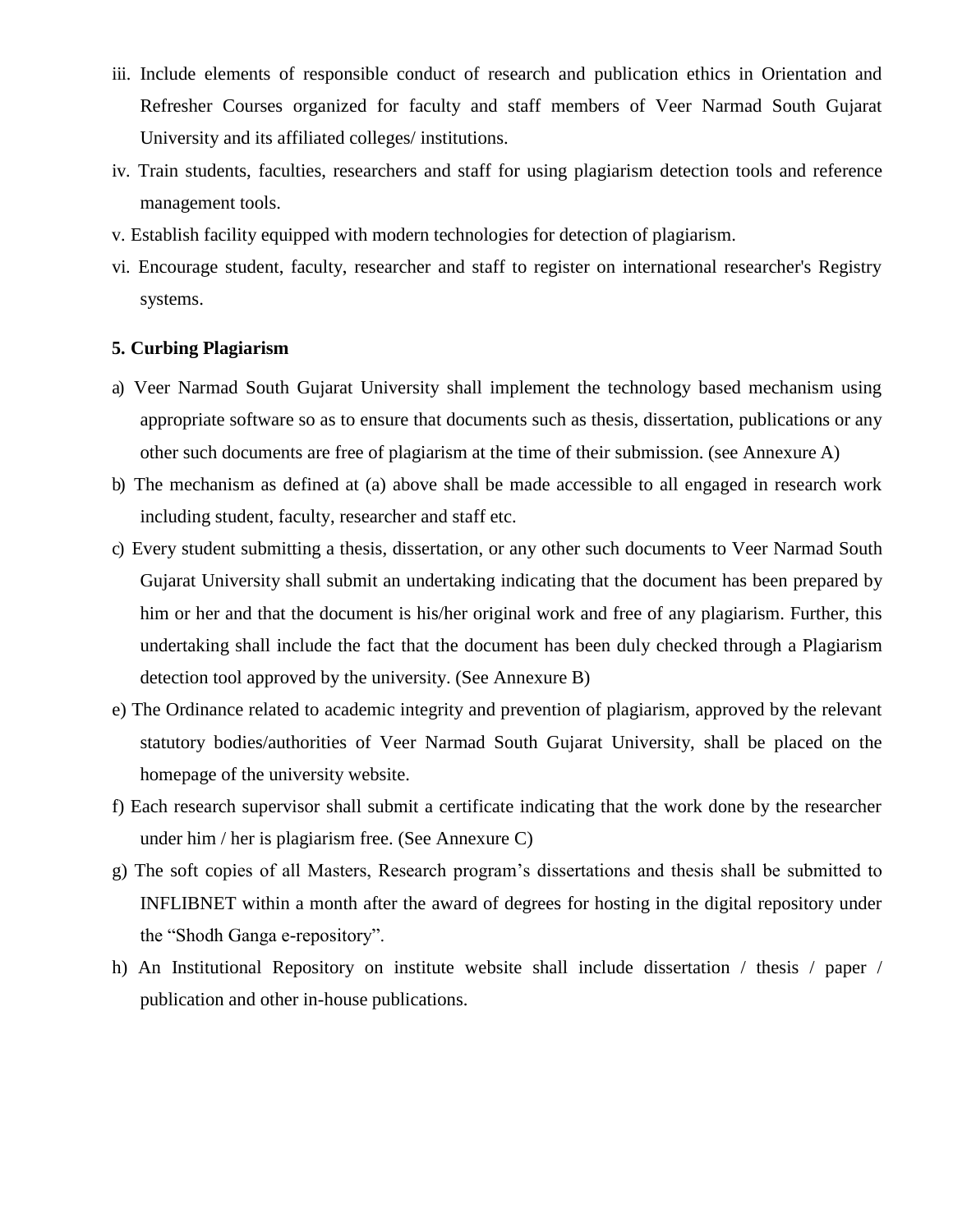### **6. Similarity checks for exclusion from Plagiarism**

The similarity checks for plagiarism shall exclude the following:

- i. All quoted work reproduced with all necessary permission and/or attribution.
- ii. All references, bibliography, table of content, preface and acknowledgements.
- iii. All generic terms, laws, standard symbols and standards equations.
- Note: The research work carried out by the student, faculty, researcher and staff shall be based on original ideas, which shall include abstract, summary, hypothesis, observations, results, conclusions and recommendations only and shall not have any similarities. It shall exclude a common knowledge or coincidental terms, up to fourteen (14) consecutive words.

#### **7. Levels of Plagiarism**

- Plagiarism would be quantified into following levels in ascending order of severity for the purpose of its definition:
- i. Level 0: Similarities upto 10% Minor similarities, no penalty
- ii. Level 1: Similarities above 10% to 40%
- iii. Level 2: Similarities above 40% to 60%
- iv. Level 3: Similarities above 60%

### **8. Detection/Reporting/Handling of Plagiarism**

If any member of the academic community suspects with appropriate proof that a case of plagiarism has happened in any document, he or she shall report it to the Departmental Academic Integrity Panel (DAIP). Upon receipt of such a complaint or allegation the DAIP shall investigate the matter and submit its recommendations to the Institutional Academic Integrity Panel (IAIP) of Veer Narmad South Gujarat University. In this context, in the absence of a university department for a subject in relation to which such a complaint is made, the Dean of the respective faculty to which this subject belongs shall recommend this matter to a related University Department and its Departmental Academic Integrity Panel (DAIP).

Further, the authorities of Veer Narmad South Gujarat University can also take suomotu notice of an act of plagiarism and initiate proceedings under these regulations. Similarly, proceedings can also be initiated by Veer Narmad South Gujarat University on the basis of findings of an examiner. All such cases will be investigated by the IAIP.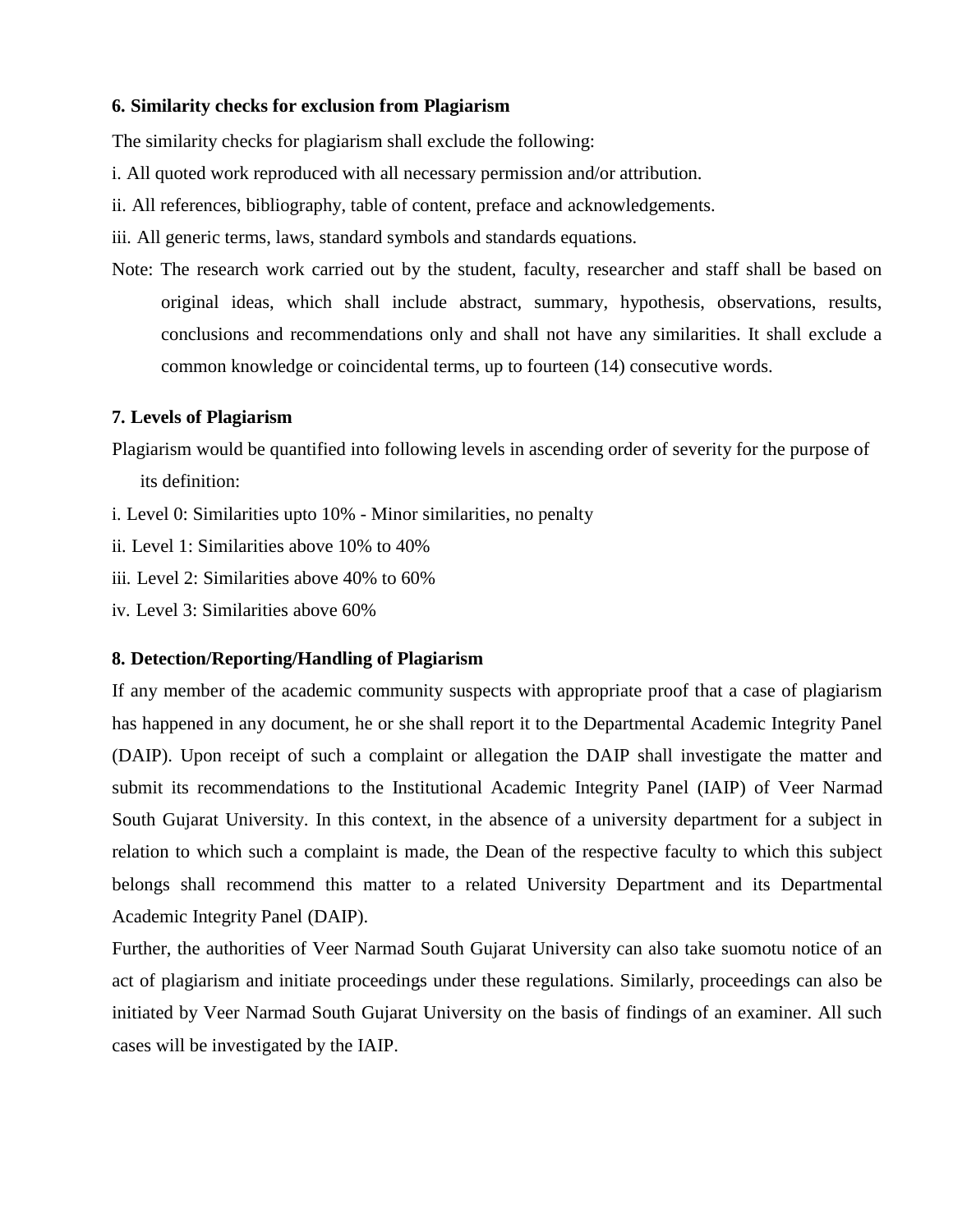#### **9. Departmental Academic Integrity Panel (DAIP)**

The composition of Departmental Academic Integrity Panel (DAIP) in all University Departments / Affiliated Colleges / institutions in Veer Narmad South Gujarat University shall be as follows:

- a. Chairperson Head of the Department / Principal of the College / Head of the Institution
- b. Member Senior academician from outside the department / college / Institution, to be nominated by the Vice Chancellor.
- c. Member A person well versed with anti plagiarism tools, to be nominated by the Head of the Department / Principal of the College / Head of the Institution. The tenure of the members in respect of points 'b' and 'c' shall be two years. The quorum for the meetings shall be 2 out of 3 members (including Chairperson).
- ii. The DAIP shall follow the principles of natural justice while deciding about the allegation of plagiarism against the student, faculty, researcher and staff.
- iii. The DAIP shall have the power to assess the level of plagiarism and recommend penalty(ies) accordingly.
- iv. The DAIP after investigation shall submit its report with the recommendation on penalties to be imposed to the IAIP within a period of 45 days from the date of receipt of complaint / initiation of the proceedings.

### **10. Institutional Academic Integrity Panel (IAIP)**

The composition of Institutional Academic Integrity Panel (IAIP) shall be as follows:

- a. Chairperson Pro-VC/Dean/Senior Academician of Veer Narmad South Gujarat University.
- b. Member Senior Academician other than Chairman, to be nominated by the Vice Chancellor.
- c. Member One member nominated by the Vice Chancellor from outside Veer Narmad South Gujarat University.

d. Member - A person well versed with anti-plagiarism tools, to be nominated by the Vice Chancellor. The Chairperson of DAIP and IAIP shall not be the same. The tenure of the Committee members including Chairman shall be three years. The quorum for the meetings shall be 3 out of 4 members (including Chairman).

- ii. The IAIP shall consider the recommendations of DAIP.
- iii. The IAIP shall also investigate cases of plagiarism as per the provisions mentioned in these regulations.
- iv. The IAIP shall follow the principles of natural justice while deciding about the allegation of plagiarism against the student, faculty, researcher and staff of HEI.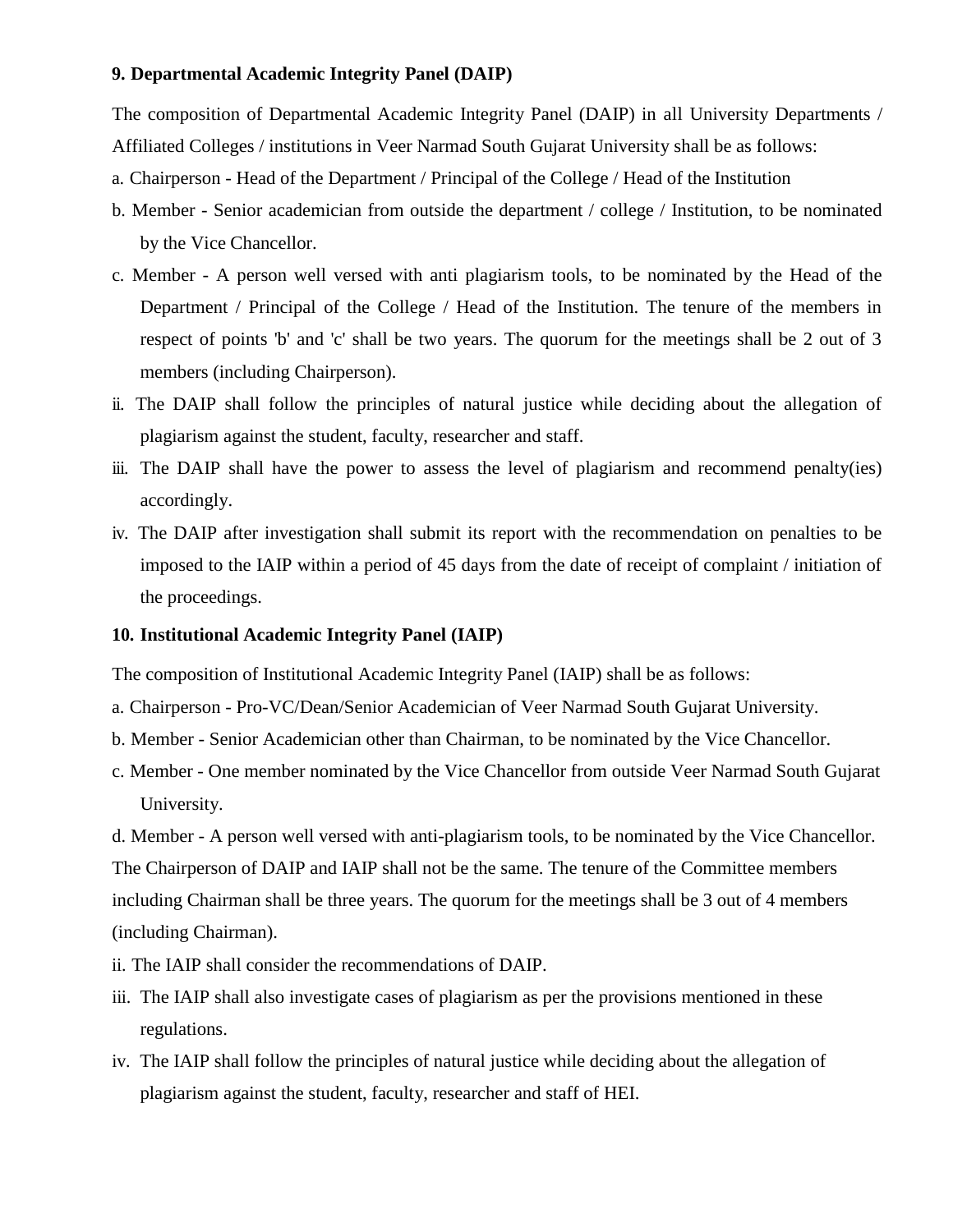- v. The IAIP shall have the power to review the recommendations of DAIP including penalties with due justification.
- vi. The IAIP shall send the report after investigation and the recommendation on penalties to be imposed to the Head of the HEI within a period of 45 days from the date of receipt of recommendation of DAIP/ complaint / initiation of the proceedings.
- vii. The IAIP shall provide a copy of the report to the person(s) against whom inquiry report is submitted.

#### **11. Penalties**

Penalties in the cases of plagiarism shall be imposed on students pursuing studies at the level of Masters and Research programs and on researcher, faculty  $\&$  staff of the HEI only after academic misconduct on the part of the individual has been established without doubt, when all avenues of appeal have been exhausted and individual in question has been provided enough opportunity to defend himself or herself in a fair or transparent manner.

12.1 Penalties in case of plagiarism in submission of thesis and dissertations

Institutional Academic Integrity Panel (IAIP) shall impose penalty considering the severity of the Plagiarism.

i. Level 0: Similarities upto 10% - Minor Similarities, no penalty.

- ii. Level 1: Similarities above 10% to 40% Such student shall be asked to submit a revised script within a stipulated time period not exceeding 6 months.
- iii. Level 2: Similarities above 40% to 60% Such student shall be debarred from submitting a revised script for a period of one year.
- iv. Level 3: Similarities above 60% -Such student registration for that programme shall be cancelled.
- Note 1: Penalty on repeated plagiarism- Such student shall be punished for the plagiarism of one level higher than the previous level committed by him/her. In case where plagiarism of highest level is committed then the punishment for the same shall be operative.
- Note 2: Penalty in case where the degree/credit has already been obtained If plagiarism is proved on a date later than the date of award of degree or credit as the case may be then his/her degree or credit shall be put in abeyance for a period recommended by the IAIP and approved by the Head of the Institution.
- 12.2 Penalties in case of plagiarism in academic and research publications
- I. Level 0: Similarities up to 10% Minor similarities, no penalty.
- II. Level 1: Similarities above 10% to 40%
- i) Shall be asked to withdraw manuscript.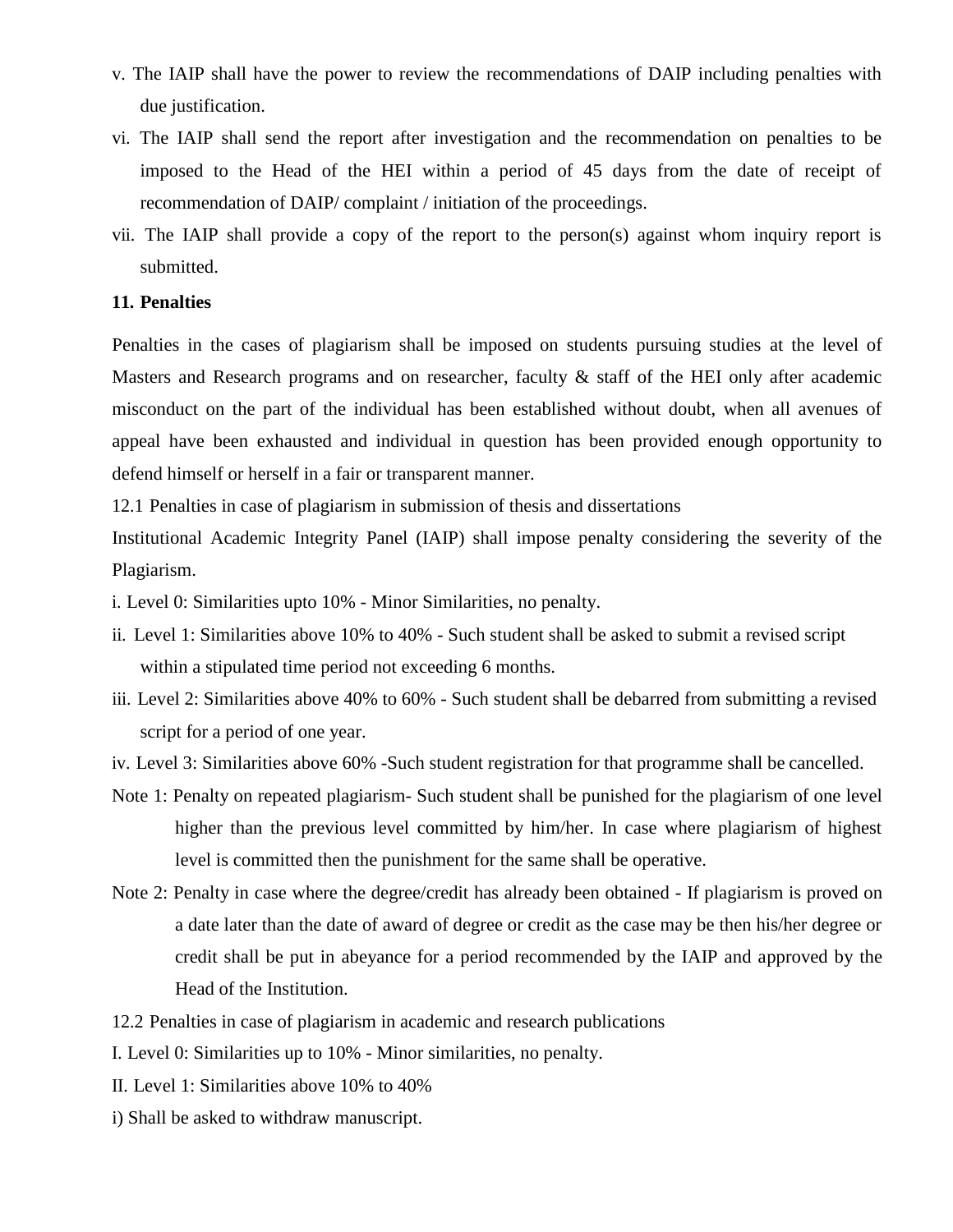- III. Level 2: Similarities above 40% to 60%
- i) Shall be asked to withdraw manuscript.
- ii) Shall be denied a right to one annual increment.
- iii) Shall not be allowed to be a supervisor to any new Master's, M.Phil., Ph.D. Student/scholar for a period of two years.
- IV. Level 3: Similarities above 60%
- i) Shall be asked to withdraw manuscript.
- ii) Shall be denied a right to two successive annual increments.
- iii) Shall not be allowed to be a supervisor to any new Master's, M.Phil., Ph.D. Student/scholar for a period of three years.
- Note 1: Penalty on repeated plagiarism Shall be asked to withdraw manuscript and shall be punished for the plagiarism of one level higher than the lower level committed by him/her. In case where plagiarism of highest level is committed then the punishment for the same shall be operative. In case level 3 offence is repeated then the disciplinary action including suspension/termination as per service rules shall be taken by the HEI.
- Note 2: Penalty in case where the benefit or credit has already been obtained If plagiarism is proved on a date later than the date of benefit or credit obtained as the case may be then his/her benefit or credit shall be put in abeyance for a period recommended by IAIP and approved by the Vice Chancellor.
- Note 3: If there is any complaint of plagiarism against the Vice Chancellor, a suitable action, in line with these regulations, shall be taken by the Chancellor of Veer Narmad South Gujarat University.
- Note 4: If there is any complaint of plagiarism against the Head of Department/Authorities at the institutional level, a suitable action, in line with these regulations, shall be recommended by the IAIP and approved by the Competent Authority.
- Note 5: If there is any complaint of plagiarism against any member of DAIP or IAIP, then such member shall excuse himself / herself from the meeting(s) where his/her case is being discussed/investigated.
- **12.** A faculty/ staff member of Veer Narmad South Gujarat University or its affiliated colleges/ institutions shall get his/ her research paper /chapters of a book/ a full fledged book/ a research work/ a research document checked himself/ herself through the Plagiarism Detection tool, approved by Veer Narmad South Gujarat University, before sending it for publication, and he/ she must keep its Plagiarism detection report with him/ her on permanent basis as an evidence for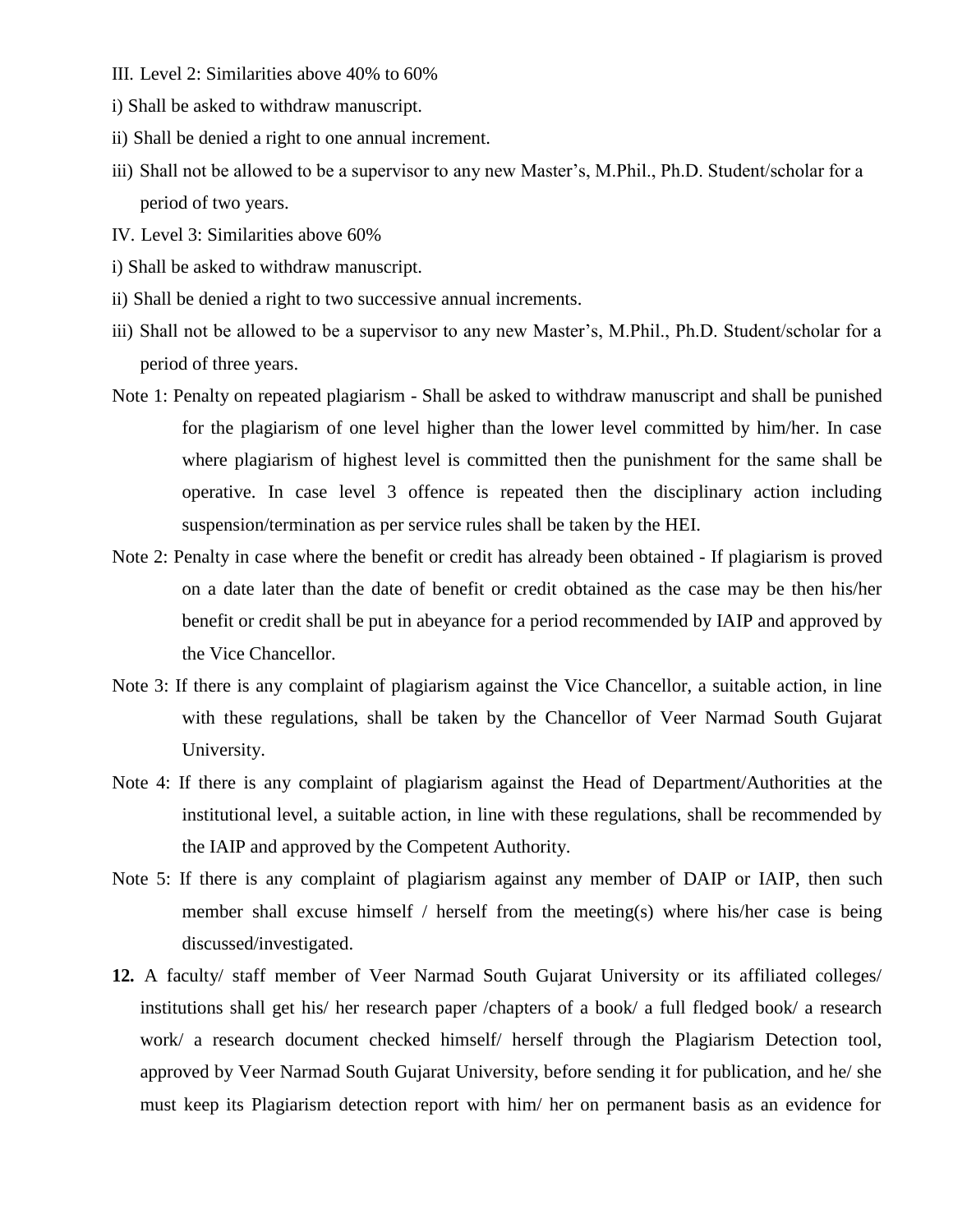having got his/ her research document checked through the Plagiarism Detection Tool, approved by Veer Narmad South Gujarat University.

- **13.** (i) The Vice Chancellor, Selection Committees, Screening Committees, IQACs and all/any experts of Veer Narmad South Gujarat University, involved in academic performance/evaluation and assessment, shall take their decisions in the case of promotions, selections, credit allotment, award of research degrees, based on an evaluation of the applicant's published work to ensure that the work being submitted for promotion/selection is not self-plagiarized.
- (ii) The set of parameters, if issued by UGC, to evaluate instances of text recycling/ self-plagiarism shall be followed.

### **Annexure A**

- 1. The research student shall be required, before the submission of a hard copy of his/ her Ph. D. thesis/ dissertation, to submit a soft copy of the entire Ph. D. thesis/ dissertation to the designated officer, appointed by the university.
- 2. The designated officer shall check the soft copy, submitted by the research student, through Plagiarism detection tool, approved by the Veer Narmad South Gujarat University, and shall issue a hard copy of Plagiarism Detection Certificate, in accordance with the prescribed format, with reference to Annexure D, and the complete Plagiarism check report in a soft copy to the research student.
- 3. Further, the designated officer shall send both a hard copy of the Plagiarism Detection Certificate and a soft copy of the complete Plagiarism check report to the university office as well as to the concerned research supervisor.
- 4. The research student shall be required to attach the Plagiarism Detection Certificate with all the hard copies of his/ her Ph. D. thesis/ dissertation.
- 5. The designated officer shall exclude the items provided in section 7 of this ordinance while undertaking similarity checks for plagiarism.

### **Annexure B**

# **Research Student's Undertaking**

This Ph. D. thesis/ dissertation, entitled -------------------------------------------------, has been prepared by the undersigned, Mr./ Ms.--------------------------------. It is my original research work, which is free of plagiarism. Further, this Ph. D. thesis/ dissertation has been duly checked through a plagiarism detection tool, approved by Veer Narmad South Gujarat University.

Date: (Research Student's signature)